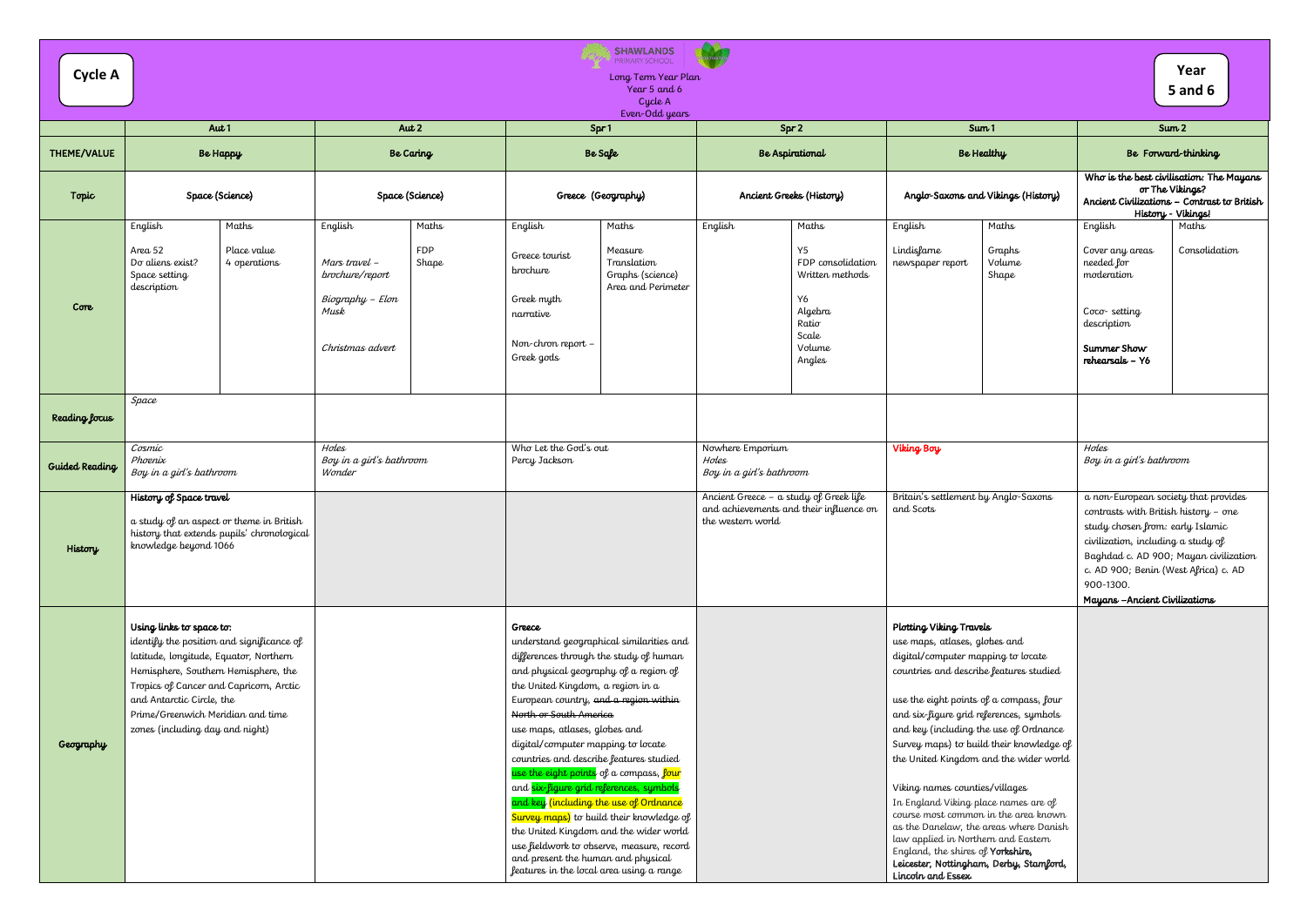|               |                                                                                    |                                                                                 | of methods, including sketch maps,                                                  |                                                                                                                                                                                 | Place names ending in $-by$                                                                                                                                                                                       |                                                                                |
|---------------|------------------------------------------------------------------------------------|---------------------------------------------------------------------------------|-------------------------------------------------------------------------------------|---------------------------------------------------------------------------------------------------------------------------------------------------------------------------------|-------------------------------------------------------------------------------------------------------------------------------------------------------------------------------------------------------------------|--------------------------------------------------------------------------------|
|               |                                                                                    |                                                                                 | plans and graphs, and digital<br>technologies                                       |                                                                                                                                                                                 | Place names ending in -thorpe,                                                                                                                                                                                    |                                                                                |
|               |                                                                                    |                                                                                 | Y5/6 Grid references (Year 3/4 doing)                                               |                                                                                                                                                                                 |                                                                                                                                                                                                                   |                                                                                |
|               |                                                                                    | Moon buggy -                                                                    |                                                                                     |                                                                                                                                                                                 | Viking Jewellery                                                                                                                                                                                                  | Mechanisms                                                                     |
|               |                                                                                    | apply their understanding of how to                                             |                                                                                     |                                                                                                                                                                                 |                                                                                                                                                                                                                   |                                                                                |
|               |                                                                                    | strengthen, stiffen and reinforce more                                          |                                                                                     |                                                                                                                                                                                 |                                                                                                                                                                                                                   |                                                                                |
|               |                                                                                    | complex structures<br>understand and use mechanical systems                     |                                                                                     |                                                                                                                                                                                 |                                                                                                                                                                                                                   |                                                                                |
|               |                                                                                    | in their products [for example, gears,                                          |                                                                                     |                                                                                                                                                                                 |                                                                                                                                                                                                                   |                                                                                |
| <b>DT</b>     |                                                                                    | pulleys, cams, levers and linkages]                                             |                                                                                     |                                                                                                                                                                                 |                                                                                                                                                                                                                   |                                                                                |
|               |                                                                                    | understand and use electrical systems in                                        |                                                                                     |                                                                                                                                                                                 |                                                                                                                                                                                                                   |                                                                                |
|               |                                                                                    | their products [for example, series                                             |                                                                                     |                                                                                                                                                                                 |                                                                                                                                                                                                                   |                                                                                |
|               |                                                                                    | circuits incorporating switches, bulbs,                                         |                                                                                     |                                                                                                                                                                                 |                                                                                                                                                                                                                   |                                                                                |
|               |                                                                                    | buzzers and motors]<br>apply their understanding of computing                   |                                                                                     |                                                                                                                                                                                 |                                                                                                                                                                                                                   |                                                                                |
|               |                                                                                    | to program, monitor and control their                                           |                                                                                     |                                                                                                                                                                                 |                                                                                                                                                                                                                   |                                                                                |
|               |                                                                                    | products                                                                        |                                                                                     |                                                                                                                                                                                 |                                                                                                                                                                                                                   |                                                                                |
|               |                                                                                    | Peter Thorpe Space art<br>Painting                                              |                                                                                     | Greek sculpture - clay pottery<br>Meander designs.                                                                                                                              | Viking longboats sketch                                                                                                                                                                                           | Frida Kahlo portrait                                                           |
| Art           |                                                                                    |                                                                                 |                                                                                     |                                                                                                                                                                                 |                                                                                                                                                                                                                   |                                                                                |
|               |                                                                                    |                                                                                 |                                                                                     |                                                                                                                                                                                 |                                                                                                                                                                                                                   |                                                                                |
|               | Space                                                                              | Forces                                                                          | Animals including humans                                                            | Living things and their habitats<br>Pupils should be taught to:                                                                                                                 | Properties and changes of materials<br>Pupils should be taught to:                                                                                                                                                | Properties and changes of materials<br>continued                               |
|               | describe the movement of the Earth and<br>other planets relative to the sun in the | Pupils should be taught to:                                                     | Pupils should be taught to:<br>describe the changes as humans<br>develop to old age | describe the differences in the life<br>cycles of a mammal, an amphibian,<br>an insect and a bird<br>describe the life process of<br>reproduction in some plants and<br>animals | compare and group together<br>everyday materials on the basis of<br>their properties, including their<br>hardness, solubility, transparency,<br>conductivity (electrical and thermal),<br>and response to magnets | use knowledge of solids, liquids and                                           |
|               | solar system                                                                       | explain that unsupported objects fall<br>towards the Earth because of the force |                                                                                     |                                                                                                                                                                                 |                                                                                                                                                                                                                   | gases to decide how mixtures might                                             |
|               | describe the movement of the moon                                                  | of gravity acting between the Earth and                                         |                                                                                     |                                                                                                                                                                                 |                                                                                                                                                                                                                   | be separated, including through<br>filtering, sieving and evaporating          |
|               | relative to the Earth                                                              | the falling object                                                              |                                                                                     |                                                                                                                                                                                 |                                                                                                                                                                                                                   | give reasons, based on evidence                                                |
|               | describe the sun, Earth and moon as                                                | identify the effects of air resistance,                                         |                                                                                     |                                                                                                                                                                                 |                                                                                                                                                                                                                   | from comparative and fair tests, for                                           |
|               | approximately spherical bodies                                                     | water resistance and friction, that act<br>between moving surfaces              |                                                                                     |                                                                                                                                                                                 | know that some materials will                                                                                                                                                                                     | the particular uses of everyday                                                |
| Science       | use the idea of the Earth's rotation to<br>explain day and night and the apparent  | recognise that some mechanisms                                                  |                                                                                     |                                                                                                                                                                                 | dissolve in liquid to form a solution,                                                                                                                                                                            | materials, including metals, wood                                              |
|               | movement of the sun across the sky                                                 | including levers, pulleys and gears                                             |                                                                                     |                                                                                                                                                                                 | and describe how to recover a                                                                                                                                                                                     | and plastic                                                                    |
|               |                                                                                    | allow a smaller force to have a greater<br>effect                               |                                                                                     |                                                                                                                                                                                 | substance from a solution                                                                                                                                                                                         | demonstrate that dissolving, mixing<br>and changes of state are reversible     |
|               |                                                                                    |                                                                                 |                                                                                     |                                                                                                                                                                                 |                                                                                                                                                                                                                   | changes                                                                        |
|               |                                                                                    |                                                                                 |                                                                                     |                                                                                                                                                                                 |                                                                                                                                                                                                                   | explain that some changes result in the                                        |
|               |                                                                                    |                                                                                 |                                                                                     |                                                                                                                                                                                 |                                                                                                                                                                                                                   | formation of new materials, and that                                           |
|               |                                                                                    |                                                                                 |                                                                                     |                                                                                                                                                                                 |                                                                                                                                                                                                                   | this kind of change is not usually<br>reversible, including changes associated |
|               |                                                                                    |                                                                                 |                                                                                     |                                                                                                                                                                                 |                                                                                                                                                                                                                   | with burning and the action of acid on                                         |
|               | How do shadows change through the                                                  | How does the size of the parachute                                              | Comparison of age investigation.                                                    |                                                                                                                                                                                 | Which is the best material for retaining                                                                                                                                                                          | bicarbonate of soda<br>Which is the best material?                             |
| Science       | day?                                                                               | change the speed of the fall?                                                   | Child vs adult competition                                                          |                                                                                                                                                                                 | heat?                                                                                                                                                                                                             |                                                                                |
| Investigation |                                                                                    |                                                                                 |                                                                                     |                                                                                                                                                                                 |                                                                                                                                                                                                                   |                                                                                |
|               | Micro:bit                                                                          | Mars Rover 1                                                                    | Mars Rover 2                                                                        | <b>Bletchley Park</b>                                                                                                                                                           | History of Computers                                                                                                                                                                                              | Inventing a product                                                            |
|               |                                                                                    |                                                                                 |                                                                                     |                                                                                                                                                                                 |                                                                                                                                                                                                                   |                                                                                |
|               | Design, write and debug programs that<br>accomplish specific goals, including      | Select, use and combine a variety of<br>software (including internet services)  | Select, use and combine a variety of<br>software (including internet services)      | Select, use and combine a variety of<br>software (including internet services)                                                                                                  | Select, use and combine a variety of<br>software (including internet services)                                                                                                                                    | Design, write and debug programs that<br>accomplish specific goals, including  |
|               | controlling or simulating physical                                                 | on a range of digital devices to                                                | on a range of digital devices to                                                    | on a range of digital devices to                                                                                                                                                | on a range of digital devices to                                                                                                                                                                                  | controlling or simulating physical                                             |
|               | systems; solve problems by                                                         | design and create a range of                                                    | design and create a range of                                                        | design and create a range of                                                                                                                                                    | design and create a range of                                                                                                                                                                                      | systems; solve problems by                                                     |
|               | decomposing them into smaller                                                      | programs, systems and content that                                              | programs, systems and content that                                                  | programs, systems and content that                                                                                                                                              | programs, systems and content that                                                                                                                                                                                | decomposing them into smaller                                                  |
| Computing     | parts                                                                              | accomplish given goals, including                                               | accomplish given goals, including                                                   | accomplish given goals, including                                                                                                                                               | accomplish given goals, including                                                                                                                                                                                 | parts                                                                          |
|               |                                                                                    | collecting, analysing, evaluating                                               | collecting, analysing, evaluating                                                   | collecting, analysing, evaluating                                                                                                                                               | collecting, analysing, evaluating                                                                                                                                                                                 |                                                                                |
|               | Select, use and combine a variety of<br>software (including internet services)     | and presenting data and<br>information                                          | and presenting data and<br>information                                              | and presenting data and<br>information                                                                                                                                          | and presenting data and<br>information                                                                                                                                                                            | Select, use and combine a variety of<br>software (including internet services) |
|               | on a range of digital devices to                                                   |                                                                                 |                                                                                     |                                                                                                                                                                                 |                                                                                                                                                                                                                   | on a range of digital devices to                                               |
|               | design and create a range of                                                       |                                                                                 |                                                                                     | Use technology safely, respectfully and                                                                                                                                         | Use technology safely, respectfully and                                                                                                                                                                           | design and create a range of                                                   |
|               | programs, systems and content that                                                 |                                                                                 |                                                                                     | responsibly; recognise                                                                                                                                                          | responsibly; recognise                                                                                                                                                                                            | programs, systems and content that                                             |
|               | accomplish given goals, including                                                  |                                                                                 |                                                                                     | acceptable/unacceptable behaviour;                                                                                                                                              | acceptable/unacceptable behaviour;                                                                                                                                                                                | accomplish given goals, including                                              |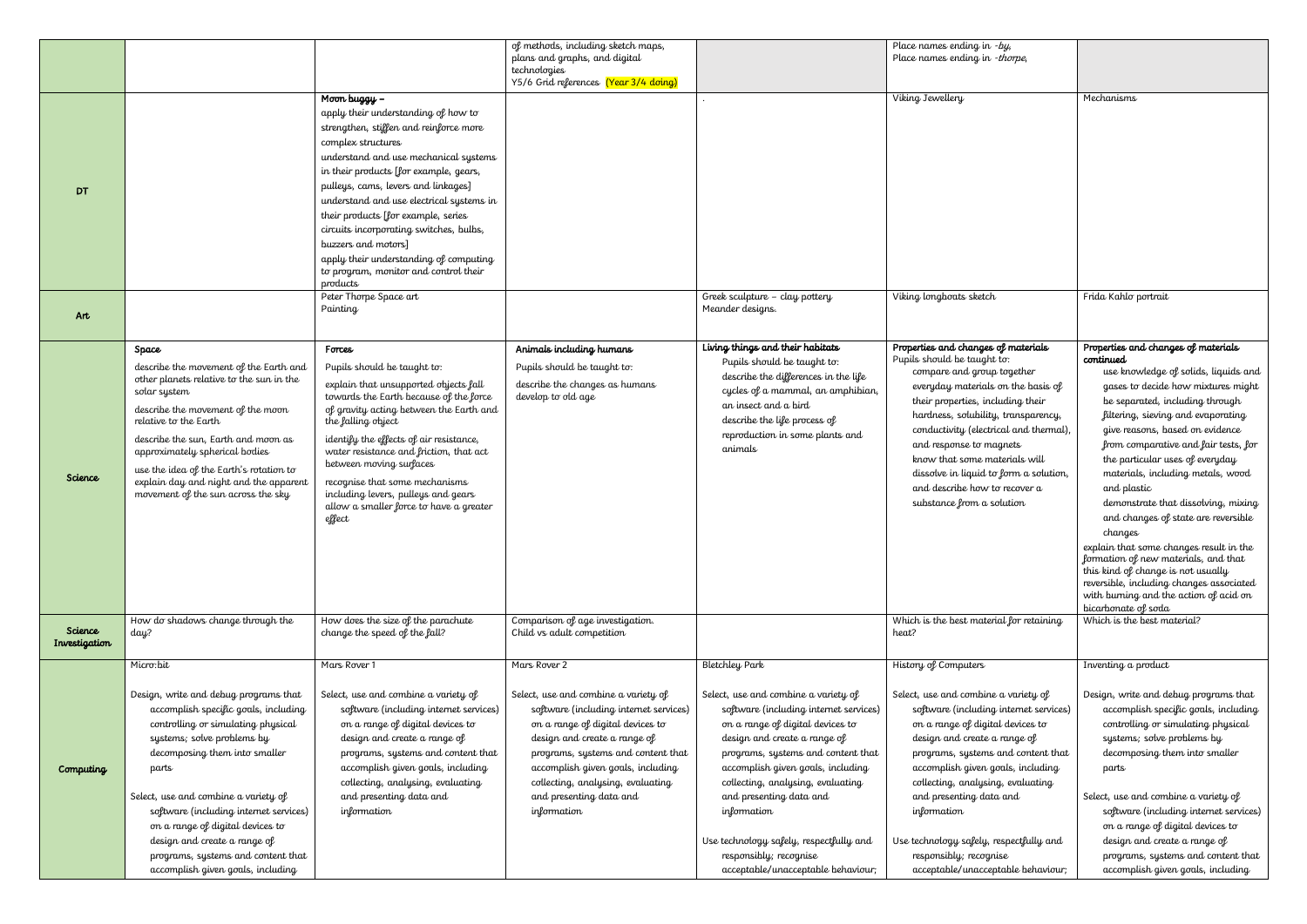|                        | collecting, analysing, evaluating<br>and presenting data and                                                                                                                                                                                                                                                                                                         |                                                                                                                                                                                                                             |                                                                                                                                                                                                                                                                                                                                                                                                                                                                                                                        | identify a range of ways to report<br>concerns about content and contact                                                                                                                                                                                                     | identify a range of ways to report<br>concerns about content and contact                                                                                                                                                                                                                                                                                                                                               | collecting, analysing, evaluating<br>and presenting data and                                                                                                                                                                                                                                                                   |  |  |
|------------------------|----------------------------------------------------------------------------------------------------------------------------------------------------------------------------------------------------------------------------------------------------------------------------------------------------------------------------------------------------------------------|-----------------------------------------------------------------------------------------------------------------------------------------------------------------------------------------------------------------------------|------------------------------------------------------------------------------------------------------------------------------------------------------------------------------------------------------------------------------------------------------------------------------------------------------------------------------------------------------------------------------------------------------------------------------------------------------------------------------------------------------------------------|------------------------------------------------------------------------------------------------------------------------------------------------------------------------------------------------------------------------------------------------------------------------------|------------------------------------------------------------------------------------------------------------------------------------------------------------------------------------------------------------------------------------------------------------------------------------------------------------------------------------------------------------------------------------------------------------------------|--------------------------------------------------------------------------------------------------------------------------------------------------------------------------------------------------------------------------------------------------------------------------------------------------------------------------------|--|--|
|                        | information                                                                                                                                                                                                                                                                                                                                                          |                                                                                                                                                                                                                             |                                                                                                                                                                                                                                                                                                                                                                                                                                                                                                                        |                                                                                                                                                                                                                                                                              |                                                                                                                                                                                                                                                                                                                                                                                                                        | information                                                                                                                                                                                                                                                                                                                    |  |  |
|                        |                                                                                                                                                                                                                                                                                                                                                                      |                                                                                                                                                                                                                             |                                                                                                                                                                                                                                                                                                                                                                                                                                                                                                                        |                                                                                                                                                                                                                                                                              |                                                                                                                                                                                                                                                                                                                                                                                                                        |                                                                                                                                                                                                                                                                                                                                |  |  |
| <b>RE</b>              | To find out who Buddha was and why he is important to Buddhists today.<br>To find out about some of the Buddhism. core beliefs and teachings of<br>To learn about the Four Noble Truths and the Eightfold Path.<br>To find out about the Buddhist beliefs of karma and reincarnation.<br>To find out where Buddhists worship and the role of symbols within worship. | Buddhist Worship and Beliefs                                                                                                                                                                                                | Stories of Hinduism<br>To understand that Hindus believe God is represented in different forms.<br>To explore how Krishna is represented in Hindu stories.<br>To explore Hindu teachings on success.<br>To explore the theme of punishment and forgiveness in a Hindu story.                                                                                                                                                                                                                                           |                                                                                                                                                                                                                                                                              | Belief in our Community<br>To find out about the different beliefs of religious and non-religious communities in<br>our local area.<br>To consider the ways in which belonging to a religious community can help people.<br>To find out about the impact faith and beliefs have had on the lives of inspirational<br>figures.<br>To consider the difficulties for people of different religious beliefs living in non- |                                                                                                                                                                                                                                                                                                                                |  |  |
|                        |                                                                                                                                                                                                                                                                                                                                                                      | To investigate the ways in which Buddhists worship                                                                                                                                                                          |                                                                                                                                                                                                                                                                                                                                                                                                                                                                                                                        | To explore a Hindu teaching about telling the truth                                                                                                                                                                                                                          | religious communities.<br>To think about what makes it difficult to live life according to our own beliefs                                                                                                                                                                                                                                                                                                             |                                                                                                                                                                                                                                                                                                                                |  |  |
|                        | Charanga                                                                                                                                                                                                                                                                                                                                                             | Charanga                                                                                                                                                                                                                    | Charanga                                                                                                                                                                                                                                                                                                                                                                                                                                                                                                               | Charanga                                                                                                                                                                                                                                                                     | Charanga                                                                                                                                                                                                                                                                                                                                                                                                               | Charanga                                                                                                                                                                                                                                                                                                                       |  |  |
| <b>Music</b>           | Livin' on a prayer                                                                                                                                                                                                                                                                                                                                                   | Classroom Jazz 1                                                                                                                                                                                                            | Make you Reel my Love                                                                                                                                                                                                                                                                                                                                                                                                                                                                                                  | Fresh Prince of Bel-Air                                                                                                                                                                                                                                                      | Dancing in the street                                                                                                                                                                                                                                                                                                                                                                                                  | Reflect Rewind Replay                                                                                                                                                                                                                                                                                                          |  |  |
| French                 | Phonics lesson 3 and 4 (Core vocab)<br>The date (Intermediate language unit)                                                                                                                                                                                                                                                                                         | My Home (Intermediate language unit)<br>Planets (Progressive language unit)<br>(moved from spring 2)                                                                                                                        | Clothes (Intermediate language unit)                                                                                                                                                                                                                                                                                                                                                                                                                                                                                   | Olympics (Creative curr language unit)                                                                                                                                                                                                                                       | Regular verbs (Progressive language<br>unit)                                                                                                                                                                                                                                                                                                                                                                           | Me and the World (Progressive language<br>unit)                                                                                                                                                                                                                                                                                |  |  |
| <b>PSHE</b>            | Keeping / Staying Safe-<br>Peer Pressure (covered also at Crucial<br>Crew) $7$                                                                                                                                                                                                                                                                                       | Growing and Changing -<br>Puberty (discrete Y5 only)<br>Growing and Changing -                                                                                                                                              | Feelings and Emotions -<br>Anger                                                                                                                                                                                                                                                                                                                                                                                                                                                                                       | Computer Safety -<br>Image Sharing                                                                                                                                                                                                                                           | The Working World -<br>Enterprise                                                                                                                                                                                                                                                                                                                                                                                      | First Aid <sup>7</sup> -<br>Basic life support (Y5 discrete)<br>Head injuries and severe bleeding (Y6<br>discrete)                                                                                                                                                                                                             |  |  |
|                        | Keeping / Staying Healthy - Smoking<br>(Y6 Science objective and covered in<br>DART sessions) <sup>6</sup>                                                                                                                                                                                                                                                           | Conception (discrete for Y6 only)<br>Being Responsible -<br>Looking out for Others                                                                                                                                          |                                                                                                                                                                                                                                                                                                                                                                                                                                                                                                                        |                                                                                                                                                                                                                                                                              |                                                                                                                                                                                                                                                                                                                                                                                                                        | Minor burns and scalds (Y6 discrete)<br>A World Without Judgement -<br>Inclusion and Acceptance                                                                                                                                                                                                                                |  |  |
| PE                     | Bat & ball and Net, Wall, Striking &<br><b>Fielding</b><br>Develop knowledge in competitive bat<br>& ball and net, wall &<br>striking/interactive games.<br>Roles/responsibilities<br>Officiating<br>Leadership<br>Rules<br>Tennis, Cricket, Rounders, Table<br>Tennis, Volley Ball                                                                                  | Games-Invasion<br>Invasion games applying attacking<br>and defending principles<br>Team work/individual<br>Roles/responsibilities<br>Officiating<br>Leadership<br>Rules<br>Football, Rugby, Netball, Basketball,<br>Hockey, | Gymnastics & Health, Exercise &<br><mark>Fitness</mark><br>Mastering gymnastics movements<br>while comparing and analysing their<br>performances.<br>Individual/Group<br>Variety of fitness classes.<br>Leadership<br>Dance<br>* perform dances using a range of<br>movement patterns<br>To perform dances using a wide<br>range of movement patterns<br>confidently.<br>Start to interlink actions, sequences<br>and movements to create a complex<br>routine.<br>Evaluate peers' performance.<br>Street dance/modern | Bat & ball and Net, Wall, Striking &<br>Fielding<br>Develop knowledge in competitive bat<br>& ball and net, wall &<br>striking/interactive games.<br>Roles/responsibilities<br>Officiating<br>Leadership<br>Rules<br>Tennis, Cricket, Rounders, Table<br>Tennis, Volley Ball | Athletics and O&A<br>Difference from sprinting/endurance<br>runs, Power/stamina activities. Show<br>good technique in all events in<br>athletics. Organise & judge<br>events/challenges. How performance<br>could be improved!<br>Competitive outdoor and adventure<br>challenges individually and as a<br>team.<br>Leadership                                                                                         | Athletics and O&A<br>Difference from sprinting/endurance<br>runs, Power/stamina activities. Show<br>good technique in all events in<br>athletics. Organise & judge<br>events/challenges. How performance<br>could be improved!<br>Competitive outdoor and adventure<br>challenges individually and as a<br>team.<br>Leadership |  |  |
|                        |                                                                                                                                                                                                                                                                                                                                                                      |                                                                                                                                                                                                                             |                                                                                                                                                                                                                                                                                                                                                                                                                                                                                                                        | Swimming                                                                                                                                                                                                                                                                     |                                                                                                                                                                                                                                                                                                                                                                                                                        |                                                                                                                                                                                                                                                                                                                                |  |  |
|                        | Swim competently, confidently & proficiently over at least 25m.<br>Use a range of strokes<br>Perform safe self-rescue in different situations                                                                                                                                                                                                                        |                                                                                                                                                                                                                             |                                                                                                                                                                                                                                                                                                                                                                                                                                                                                                                        |                                                                                                                                                                                                                                                                              |                                                                                                                                                                                                                                                                                                                                                                                                                        |                                                                                                                                                                                                                                                                                                                                |  |  |
| Visit/Living<br>museum | Atronomy Dome<br>Space Centre - Jodrell Bank                                                                                                                                                                                                                                                                                                                         |                                                                                                                                                                                                                             |                                                                                                                                                                                                                                                                                                                                                                                                                                                                                                                        |                                                                                                                                                                                                                                                                              | Murton Park<br>Residential                                                                                                                                                                                                                                                                                                                                                                                             |                                                                                                                                                                                                                                                                                                                                |  |  |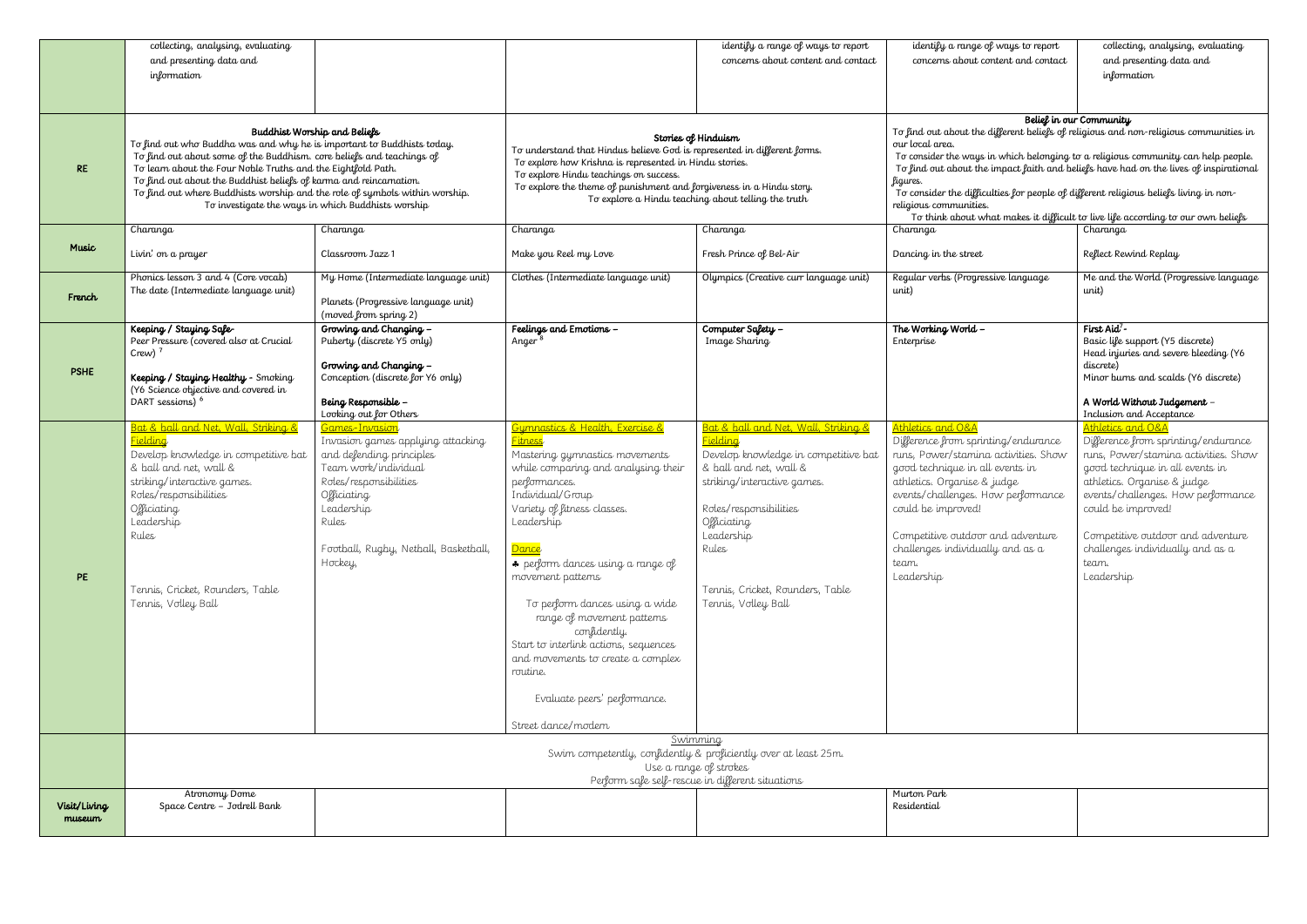|                               |                                                                                                                                                                                                                                                                  |                                                                                                                                                                                                                                                                                    | <b>SHAWLANDS</b><br>PRIMARY SCHOOL                                                                                                                                                                                                                                                                                                                                                                                                                                                                                                                                                                                                                                                                                                                                                                         |                                                                                                                                                                                                   |                                                                                                                                                              |                                                                                                                    |
|-------------------------------|------------------------------------------------------------------------------------------------------------------------------------------------------------------------------------------------------------------------------------------------------------------|------------------------------------------------------------------------------------------------------------------------------------------------------------------------------------------------------------------------------------------------------------------------------------|------------------------------------------------------------------------------------------------------------------------------------------------------------------------------------------------------------------------------------------------------------------------------------------------------------------------------------------------------------------------------------------------------------------------------------------------------------------------------------------------------------------------------------------------------------------------------------------------------------------------------------------------------------------------------------------------------------------------------------------------------------------------------------------------------------|---------------------------------------------------------------------------------------------------------------------------------------------------------------------------------------------------|--------------------------------------------------------------------------------------------------------------------------------------------------------------|--------------------------------------------------------------------------------------------------------------------|
| <b>Cycle B</b>                |                                                                                                                                                                                                                                                                  |                                                                                                                                                                                                                                                                                    | Long Term Year Plan<br>Year 5 and 6<br>Cycle B                                                                                                                                                                                                                                                                                                                                                                                                                                                                                                                                                                                                                                                                                                                                                             |                                                                                                                                                                                                   |                                                                                                                                                              | Year<br><b>5 and 6</b>                                                                                             |
|                               |                                                                                                                                                                                                                                                                  |                                                                                                                                                                                                                                                                                    | Odd-Even years                                                                                                                                                                                                                                                                                                                                                                                                                                                                                                                                                                                                                                                                                                                                                                                             |                                                                                                                                                                                                   |                                                                                                                                                              |                                                                                                                    |
|                               | Aut 1                                                                                                                                                                                                                                                            | Aut $2$                                                                                                                                                                                                                                                                            | Spr1                                                                                                                                                                                                                                                                                                                                                                                                                                                                                                                                                                                                                                                                                                                                                                                                       | Spr 2                                                                                                                                                                                             | Sum <sub>1</sub>                                                                                                                                             | Sum <sub>2</sub>                                                                                                   |
| THEME/VALUE                   | <b>Be Happy</b>                                                                                                                                                                                                                                                  | Be Caring                                                                                                                                                                                                                                                                          | Be Safe                                                                                                                                                                                                                                                                                                                                                                                                                                                                                                                                                                                                                                                                                                                                                                                                    | Be Aspirational                                                                                                                                                                                   | Be Healthy                                                                                                                                                   | Be Forward-thinking                                                                                                |
| Topic                         | WW2 - Lest We Forget                                                                                                                                                                                                                                             | WW2 - Britain Since 1930                                                                                                                                                                                                                                                           | Rainforest<br>Could you survive Jumanji?<br>(Geog - compare sim and dif hum and<br>phys-rainforests?)<br>European Rainforest, UK Rainforest,<br>Amareica Rainforest)                                                                                                                                                                                                                                                                                                                                                                                                                                                                                                                                                                                                                                       | Monkey Business - Evolution                                                                                                                                                                       | Healthy Lifestyles                                                                                                                                           | Enterprise-smoothies!                                                                                              |
| Core                          | Maths<br>English<br>$1st$ person narrative<br>- evacuation/air<br>Place value<br>raid -focus on<br>4 operations<br>vocab and<br>punctuation (1<br>Week) (CP)<br>Piano - narrative (3<br>weeks) (AM)<br>Diary (Evacuee) (3<br>weeks)                              | English<br>Maths<br>$Biography -$<br>Roald Dahl as model text.<br><b>FDP</b><br>Shape<br>Children pick focus: Beatles<br>etc (3 weeks) (CP)<br>Non-chron Report - a<br>decade (SG) 2 weeks<br>Letter - Age UK - loneliness<br>at Christmas                                         | English<br>Maths<br>1 week - sentence<br>Measure<br>building/SPAG (SB)<br>Translation<br>Graphs (science)<br>Setting description<br>Area and Perimeter<br>Rainforest-Avatar<br>(CP)<br>Deforestation<br>Palm oil persuasive<br>Letter(AM)                                                                                                                                                                                                                                                                                                                                                                                                                                                                                                                                                                  | English<br>Maths<br>Algebra<br>Narrative -<br>adventure/speech<br>Ratio<br>Scale<br>Volume<br>Report - new species<br>Angles<br>lound<br>Newspaper report -<br>last dodo/last rhino<br>extinction | English<br>Maths<br>Revision<br>Info posters<br>(Y5 continue)<br>Explanation - circulatory<br>Graphs<br>Volume<br>system<br>Shape<br>Discussion - transplant | English<br>Maths<br>Consolidation<br>Cover any areas<br>needed for<br>moderation<br>Summer Show<br>rehearsals - Y6 |
| Reading focus -<br>class book | AM- Goldfish Boy, Escape the Rooms, Non-<br>fiction 'inspirational people' texts, guided<br>reading extracts                                                                                                                                                     | Enid Blyton stories<br>Boy                                                                                                                                                                                                                                                         | The Explorer                                                                                                                                                                                                                                                                                                                                                                                                                                                                                                                                                                                                                                                                                                                                                                                               | Darwin<br>Evolution                                                                                                                                                                               |                                                                                                                                                              |                                                                                                                    |
| <b>Guided Reading</b>         | The boy at the back of the class.<br>Letters from a Lighthouse<br>Goodnight Mr Tom                                                                                                                                                                               |                                                                                                                                                                                                                                                                                    |                                                                                                                                                                                                                                                                                                                                                                                                                                                                                                                                                                                                                                                                                                                                                                                                            | Journey to the River Sea<br>Extracts                                                                                                                                                              | Pig heart boy<br>Extracts                                                                                                                                    |                                                                                                                    |
| History                       | British history: An extended period study<br>(significant changes over time) - Battle of<br>Britain                                                                                                                                                              | British history: An extended period study<br>(significant changes over time) - WW2 post war to<br>modern day. - research themes and present)<br>A local history study - What was Barnsley like<br>after the war -interviews if possible!<br>Fashion<br>Technology<br>Music<br>Cars |                                                                                                                                                                                                                                                                                                                                                                                                                                                                                                                                                                                                                                                                                                                                                                                                            |                                                                                                                                                                                                   |                                                                                                                                                              |                                                                                                                    |
| Geography                     | locate the world's countries, using maps to<br>focus on Europe (including the location of<br>Russia) concentrating on their<br>environmental regions, key physical and<br>human characteristics, countries, and<br>major cities<br>(1 lessons - Allies and Axis) |                                                                                                                                                                                                                                                                                    | identify the position and significance of<br>latitude, longitude, Equator, Northern<br>Hemisphere, Southern Hemisphere, the<br>Tropics of Cancer and Capricorn, Arctic and<br>Antarctic Circle, the Prime/Greenwich<br>Meridian and time zones (including day<br>and night) Locational knowledge Locate the<br>world's countries, using maps<br>physical geography, including: climate<br>zones, biomes and vegetation belts, rivers,<br>mountains, volcanoes and earthquakes,<br>and the water cycle<br>human geography, including: types of<br>settlement and land use, economic activity<br>including trade links, and the distribution<br>of natural resources including energy, food,<br>minerals and water<br>Y3/4 skills<br>Rainforests under threat - the vanishing<br>rainforest<br><b>Biomes</b> |                                                                                                                                                                                                   |                                                                                                                                                              |                                                                                                                    |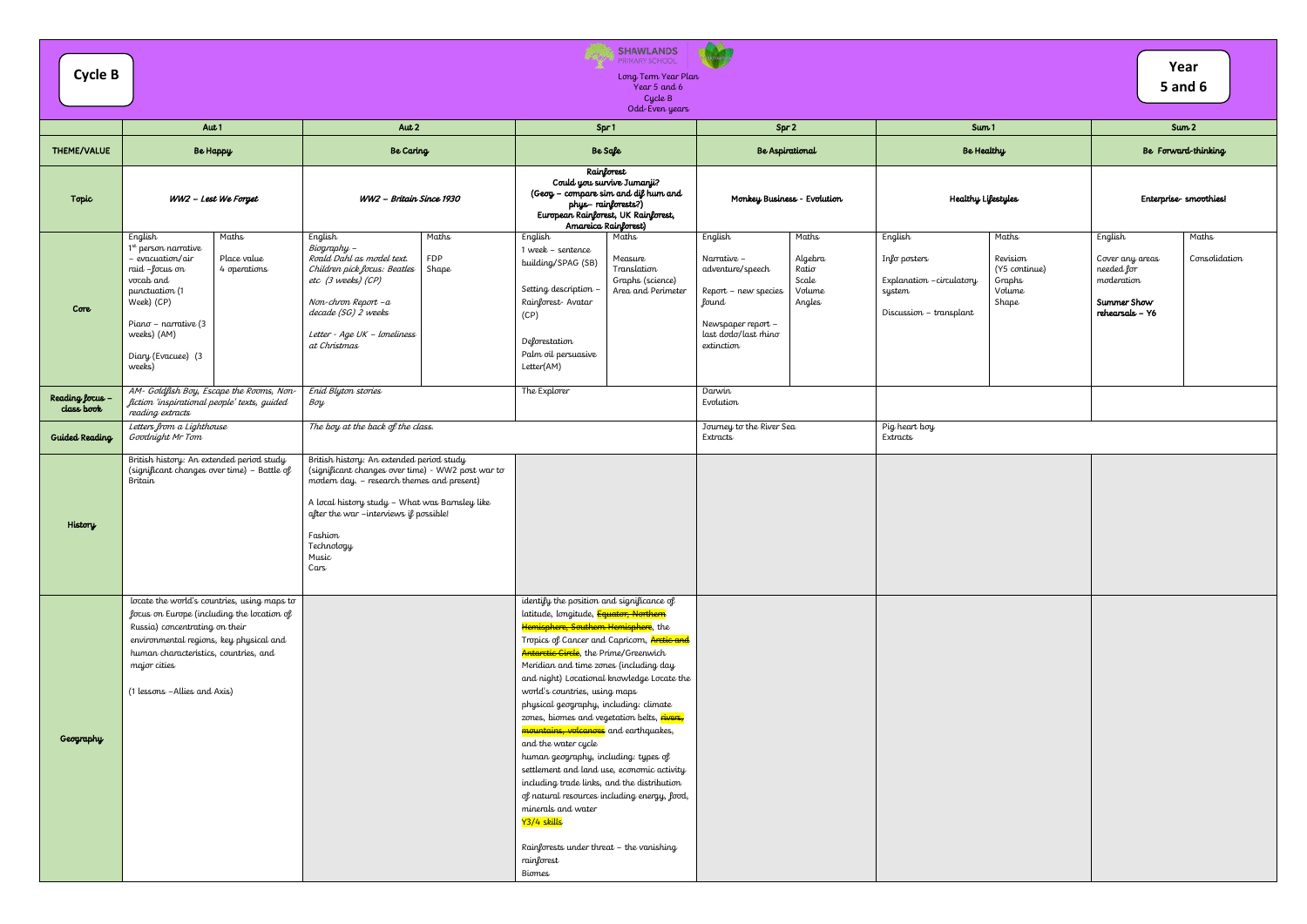|               |                                                                                |                                                                                                             | Trade links - Fair trade                                                           |                                                                                |                                                                                                    |                                                    |
|---------------|--------------------------------------------------------------------------------|-------------------------------------------------------------------------------------------------------------|------------------------------------------------------------------------------------|--------------------------------------------------------------------------------|----------------------------------------------------------------------------------------------------|----------------------------------------------------|
|               |                                                                                |                                                                                                             |                                                                                    |                                                                                |                                                                                                    |                                                    |
|               |                                                                                |                                                                                                             |                                                                                    |                                                                                |                                                                                                    |                                                    |
|               |                                                                                |                                                                                                             |                                                                                    |                                                                                |                                                                                                    |                                                    |
|               |                                                                                |                                                                                                             |                                                                                    |                                                                                | Food - Cook healthy meals                                                                          | £5 challenge                                       |
|               | Lights Out! - Electrics<br>understand and use electrical systems in            |                                                                                                             |                                                                                    |                                                                                | understand and apply the principles of a healthy                                                   | Design<br>use research and develop design criteria |
|               | their products [for example, series circuits                                   |                                                                                                             |                                                                                    |                                                                                | and varied diet                                                                                    | to inform the design of innovative,                |
|               | incorporating switches, bulbs, buzzers and                                     |                                                                                                             |                                                                                    |                                                                                | prepare and cook a variety of predominantly                                                        | functional, appealing products that are            |
|               | motors]                                                                        |                                                                                                             |                                                                                    |                                                                                | savoury dishes using a range of cooking techniques                                                 | fit for purpose, aimed at particular               |
|               |                                                                                |                                                                                                             |                                                                                    |                                                                                | understand seasonality, and know where and how                                                     | individuals or groups                              |
|               | <b>Grow your own!</b> Rations - understand                                     |                                                                                                             |                                                                                    |                                                                                | a variety of ingredients are grown, reared, caught                                                 | generate, develop, model and                       |
|               | seasonality, and know where and how a                                          |                                                                                                             |                                                                                    |                                                                                | and processed.                                                                                     | communicate their ideas through                    |
|               | variety of ingredients are grown, reared,                                      |                                                                                                             |                                                                                    |                                                                                |                                                                                                    | discussion, annotated sketches, cross-             |
|               | caught and processed.                                                          |                                                                                                             |                                                                                    |                                                                                |                                                                                                    | sectional and exploded diagrams,                   |
|               |                                                                                |                                                                                                             |                                                                                    |                                                                                |                                                                                                    | prototypes, pattern pieces and                     |
| <b>DT</b>     | Mend and Make do - Recycle old clothing                                        |                                                                                                             |                                                                                    |                                                                                |                                                                                                    | computer-aided design                              |
|               | to make something useable                                                      |                                                                                                             |                                                                                    |                                                                                |                                                                                                    | Make                                               |
|               | Textiles                                                                       |                                                                                                             |                                                                                    |                                                                                |                                                                                                    | select from and use a wider range of               |
|               | select from and use a wider range of<br>materials and components, including    |                                                                                                             |                                                                                    |                                                                                |                                                                                                    | tools and equipment to perform                     |
|               | construction materials, textiles and                                           |                                                                                                             |                                                                                    |                                                                                |                                                                                                    | practical tasks [for example, cutting,             |
|               | ingredients, according to their functional                                     |                                                                                                             |                                                                                    |                                                                                |                                                                                                    | shaping, joining and finishing],                   |
|               | properties and aesthetic qualities                                             |                                                                                                             |                                                                                    |                                                                                |                                                                                                    | accurately                                         |
|               |                                                                                |                                                                                                             |                                                                                    |                                                                                |                                                                                                    | select from and use a wider range of               |
|               |                                                                                |                                                                                                             |                                                                                    |                                                                                |                                                                                                    | materials and components, including                |
|               |                                                                                |                                                                                                             |                                                                                    |                                                                                |                                                                                                    | construction materials, textiles and               |
|               |                                                                                |                                                                                                             |                                                                                    |                                                                                |                                                                                                    | ingredients, according to their                    |
|               |                                                                                |                                                                                                             |                                                                                    |                                                                                |                                                                                                    | functional properties and aesthetic                |
|               |                                                                                |                                                                                                             |                                                                                    |                                                                                |                                                                                                    | qualities                                          |
|               | Felt tip drawings - Propaganda posters -<br>Phillip Zec                        | Digital Media -<br>Water Colour Painting                                                                    | Coloured pencil sketches - Henri Rousseau                                          | Pencil Observational Drawing -<br>4 view animal art. (looking at whole face    | Sketching - Da Vinci anatomical heart drawings                                                     |                                                    |
|               |                                                                                | Pop Art - Andy Warhol                                                                                       | art.                                                                               | then close up detail of, nose, eye and                                         |                                                                                                    |                                                    |
| Art           | Pastels - Blitz art                                                            | Michael Craig-OMartin - Modern Day Andy Warhol                                                              |                                                                                    | pattern)                                                                       |                                                                                                    |                                                    |
|               |                                                                                |                                                                                                             |                                                                                    |                                                                                |                                                                                                    |                                                    |
|               | (3 lessons – Learn, practise, create)                                          | (3 lessons - Learn, practise, create)                                                                       |                                                                                    |                                                                                |                                                                                                    |                                                    |
|               |                                                                                | Shadow art - Tin foil people                                                                                |                                                                                    |                                                                                |                                                                                                    |                                                    |
|               | <b>Lights outl - Electricity</b>                                               | Light & shadow including the eye - periscopes                                                               | Living things and their habitats                                                   | Evolution & adaptation                                                         | Animals including humans (circulatory system /                                                     | Research a famous scientist                        |
|               | associate the brightness of a lamp or the                                      |                                                                                                             | (classification)                                                                   |                                                                                | healthy lifestyles)                                                                                |                                                    |
|               | volume of a buzzer with the number and                                         | recognise that light appears to travel in straight                                                          |                                                                                    | recognise that living things have changed                                      |                                                                                                    | https://planbee.com/products/great-british-        |
|               | voltage of cells used in the circuit                                           | lines                                                                                                       | describe how living things are classified<br>into broad groups according to common | over time and that fossils provide<br>information about living things that     | identify and name the main parts of the human<br>circulatory system, and describe the functions of | <u>scientists</u>                                  |
|               | compare and give reasons for variations                                        | use the idea that light travels in straight lines to<br>explain that objects are seen because they give out | observable characteristics and based on                                            | inhabited the Earth millions of years ago                                      | the heart, blood vessels and blood                                                                 |                                                    |
|               | in how components function, including                                          | or reflect light into the eye                                                                               | similarities and differences, including                                            | recognise that living things produce                                           |                                                                                                    | (6 sessions)                                       |
|               | the brightness of bulbs, the loudness of<br>buzzers and the on/off position of | explain that we see things because light travels                                                            | micro-organisms, plants and animals                                                | offspring of the same kind, but normally                                       | recognise the impact of diet, exercise, drugs and<br>lifestyle on the way their bodies function    |                                                    |
| Science       | switches                                                                       | from light sources to our eyes or from light sources                                                        | give reasons for classifying plants and                                            | offspring vary and are not identical to their                                  |                                                                                                    |                                                    |
|               |                                                                                | to objects and then to our eyes                                                                             | animals based on specific characteristics                                          | parents                                                                        | describe the ways in which nutrients and water are                                                 |                                                    |
|               | use recognised symbols when representing<br>a simple circuit in a diagram      | use the idea that light travels in straight lines to                                                        |                                                                                    | identify how animals and plants are                                            | transported within animals, including humans                                                       |                                                    |
|               |                                                                                | explain why shadows have the same shape as the                                                              |                                                                                    | adapted to suit their environment in<br>different ways and that adaptation may |                                                                                                    |                                                    |
|               | (5 lessons – vocab Plan Investigation,<br>investigate + write up,              | objects that cast them                                                                                      | (5 sessions - vocab, 1 per objective)                                              | lead to evolution                                                              |                                                                                                    |                                                    |
|               |                                                                                | (5 sessions - vocab, 1 per objective)                                                                       |                                                                                    |                                                                                |                                                                                                    |                                                    |
|               | DT - Plan a torch, Create, evaluate)                                           |                                                                                                             |                                                                                    | Mr Men/Dog DNA - Dog Traits activity                                           |                                                                                                    |                                                    |
|               |                                                                                |                                                                                                             |                                                                                    | (5 sessions - vocab, 1 per objective)                                          |                                                                                                    |                                                    |
|               |                                                                                |                                                                                                             |                                                                                    |                                                                                |                                                                                                    |                                                    |
|               | Do the number of cells/bulbs affect the                                        | How does the time of day effect the length of                                                               | Which condition creates the most mould?                                            | Which beak is the best type?                                                   | How does exercise affect your heart rate?                                                          |                                                    |
| Science       | brightness?                                                                    | shadow? Graph!                                                                                              |                                                                                    | Chop sticks, tweezers, spoons,                                                 | Graph of results                                                                                   |                                                    |
| Investigation |                                                                                | 2 lessons $-$ Plan then do $-$ review see above                                                             |                                                                                    | Record results on graph                                                        |                                                                                                    |                                                    |
|               | $(2$ lessons - Plan then do -review see<br>above)                              |                                                                                                             |                                                                                    |                                                                                |                                                                                                    |                                                    |
|               |                                                                                |                                                                                                             |                                                                                    |                                                                                |                                                                                                    |                                                    |